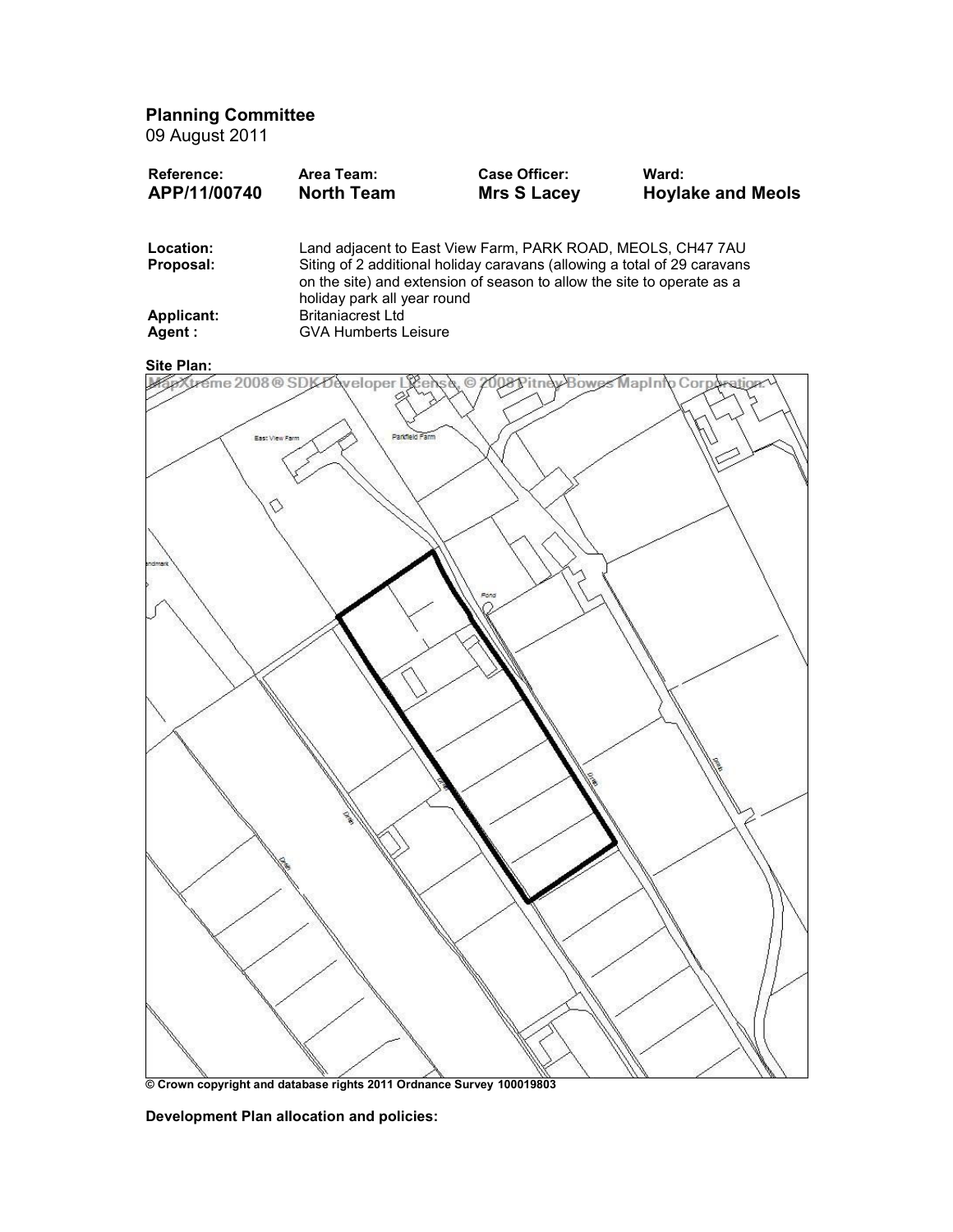Green Belt Coastal Zone

## Planning History:

APP/05/06316 Change of use of the land to allow siting of 20 static holiday caravans on land currently used for caravan storage together with landscape improvements Approve 05/08/2005

APP/08/06549 Variation of condition 6 to APP/05/06316 to allow the siting of 27 caravans Approved 01/05/2009

# Summary Of Representations and Consultations Received:

# REPRESENTATIONS:

3 letters of notification were sent to the occupiers of neighbouring properties and a site notice was displayed on Park Road. One objection was received citing the following concerns:

- 1. The description is not valid;
- 2. The proposal is to increase the number of units and enlarge the size of units from 27 single units to 21 double units and 8 single units, thereby increasing the amount of structural and visible mass from 1617sqm to 2041sqm within the green belt. The previous permissions were approved on the basis of limited intrusion into the green belt;
- 3. The application is retrospective;
- 4. In the previous permission tree planting was proposed, which is no longer possible or proposed;
- 5. The caravans to the north and east boundaries of the site are much closer to the site boundaries than previous, giving a much more visually built up appearance from the access lane to East View Farm;
- 6. The movement of four caravans closer to the northern boundary of the site would bring residents in closer contact with the activities of the adjacent stables, which would be detrimental to residents in terms of noise and environmental issues;
- 7. The occupation of the site by 29 static caravans is an overdevelopment of the site and will adversely affect the openness of the green belt;
- 8. The aerial photograph within the applicant's statement shows clusters of caravans with open space between, the proposed layout of 29 caravans fills the site in a very compacted manner which taken with the solid boundary fences would create the overall appearance of solid built mass;
- 9. There is minimal space between caravans giving a cramped appearance with minimal individual amenity space;
- 10. Highway safety and traffic congestion;
- 11. The proposal does not comply with policies GB2, TLR1, TL9, TL10, PPG2, GPGPT and PPS5.

# CONSULTATIONS:

The Environment Agency has no objection subject to a condition tying the permission into the submitted Flood Risk Assessment.

The Director of Technical Services (Traffic Management) has no objection to the proposal.

The Director of Law, HR and Asset Management (Environmental Health) has no objection to the proposal.

# Director's Comments:

## REASON FOR REFERRAL TO PLANNING COMMITTEE

The application was removed from delegation by Councillor Hale on the grounds the proposal represents an encroachment on the Green Belt and the application is an attempt to create a residential site by extending the season.

## INTRODUCTION

The application proposes the siting of 2 additional holiday caravans (allowing a total of 29 caravans on the site) and extension of season to allow the site to operate as a holiday park all year round.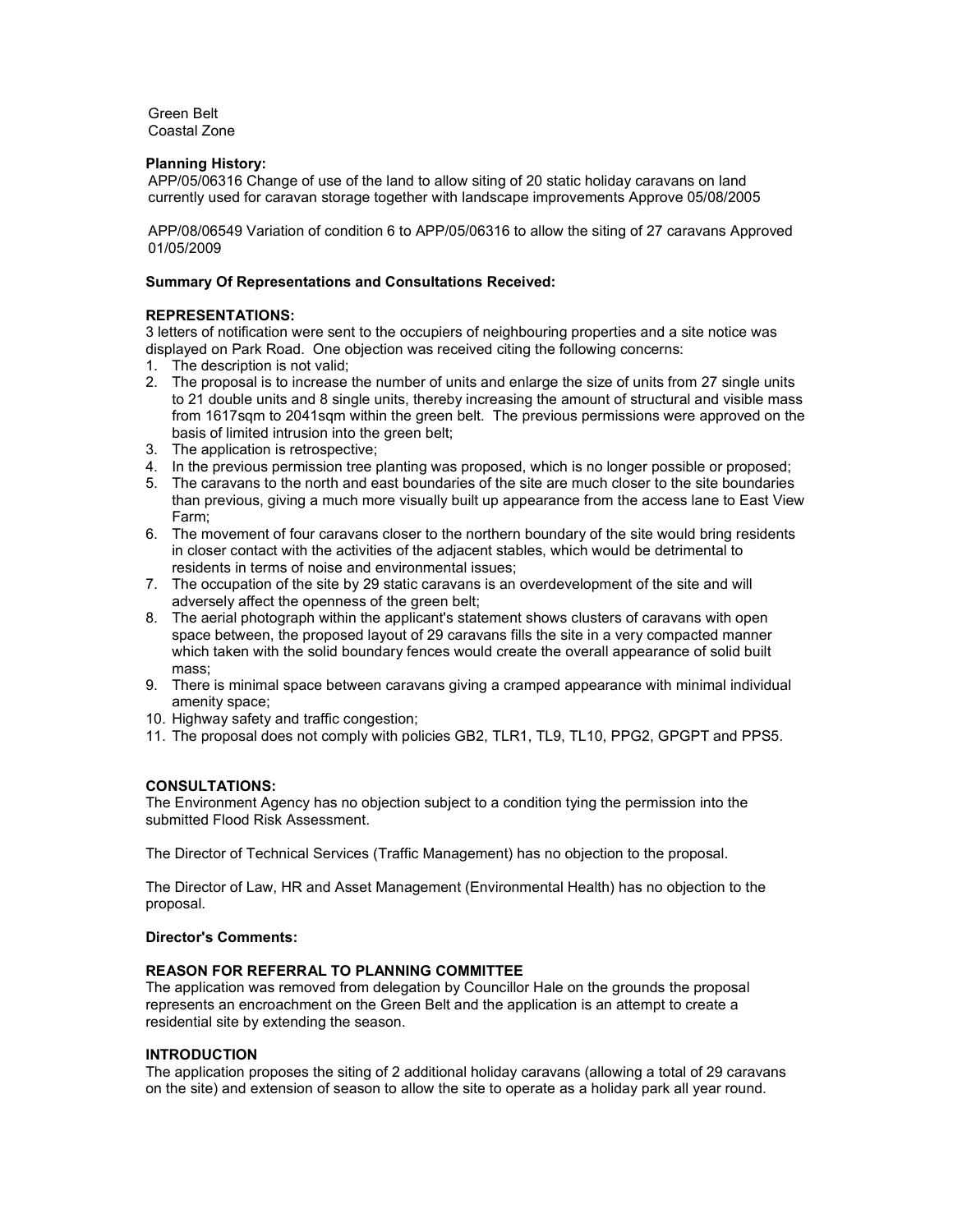The application proposes the site is extended approximately 35m to the south east of the previously approved site. The application also proposes much larger caravans than those previously approved. There are proposed 21 caravans measuring 12.19 m x 6.06 m and 8 caravans measuring 12.19 m x 4.87 m.

## PRINCIPLE OF DEVELOPMENT

Caravan parks are not appropriate development for the Green Belt under National Planning Policy PPG2 and UDP Policy GB2. This supported by UDP Policy TLR1 which only make provision for tourist related facilities that can be accommodated within existing buildings or for uses of open land that preserve the openness of the Green Belt.

## SITE AND SURROUNDINGS

The site comprises a caravan park situated within the Green Belt and Coastal Zone and a Site of Biological Importance.

#### POLICY CONTEXT

UDP Policies GB2, TLR1, TL9, TL10 and CO2 are applicable to this application. National Policies PPG2 Green Belts (1995), PPS7 Sustainable Development in Rural Areas (2004) and the Good Practice Guide on Planning for Tourism (GPGTP) are also relevant material considerations.

PPG2 and Policy GB2 set out the national and local policy context and both are generally of a similar content. PPG2 states that planning permission will not be granted unless it is for a limited number of closely defined purposes. These include agriculture or other uses of land which preserve the openness of the Green Belt and do not conflict with the purposes of including land within it. In terms of local policy the same principles are echoed and there is the presumption against inappropriate development in the Green Belt and such development will not be approved except in very special circumstances. UDP Part1 Policy TLR1 makes it clear that tourist facilities outside the urban area will be restricted to existing buildings or uses which preserve the openness of the Green Belt. Areas of undeveloped coast are protected from proposals that would prejudice its attractiveness by UDP Policy TL9. More detailed criteria for regulating uses in the Green Belt and the undeveloped coast TL10 and CO2 only permit facilities that appropriate to the setting and character of area and where the proposal clearly requires a coastal location.

PPS7 Sustainable Development in Rural Areas (2004) encourages activities that help to diversify rural economies and can play an important economic role, provided that such development is not detrimental to the attractiveness of the countryside. In considering planning policies and development proposals for static holiday and touring caravan parks, planning authorities should carefully weigh the objective of providing adequate facilities and sites with the need to protect landscapes and environmentally sensitive sites, and ensure that new or expanded sites are not prominent in the landscape and that any visual intrusion is minimised by effective, high-quality screening.

The Good Practice Guide on Planning for Tourism was published on 16<sup>th</sup> May 2006 and contains a model occupancy condition that can be attached to caravan sites to prevent them from becoming permanent residences for occupiers. It is reasonable for the Local Authority to consider approval of a condition restricting use of the caravans for holiday (or seasonal) accommodation only.

#### APPEARANCE AND AMENITY ISSUES

Condition 5 of planning application APP/05/06316 states: "The caravans shall not be occupied except during the period 1st March one year and the 14th January each year". This condition was placed on the application to prevent the permanent occupation of the caravans which is considered to be contrary to Green Belt policies.

The application wishes to vary this condition to allow the site to remain open all year round. The main concern with removing the condition is the caravans could be occupied permanently. The applicant has addressed this by proposing three occupancy conditions (as set out in the Design & Access Statement):

i) the caravans are occupied for holiday purpose only;

ii) the caravans shall not be occupied as a person's sole, or main place of residence;

iii) the owner/operators shall maintain an up-to-date register of the names of all owners/occupiers and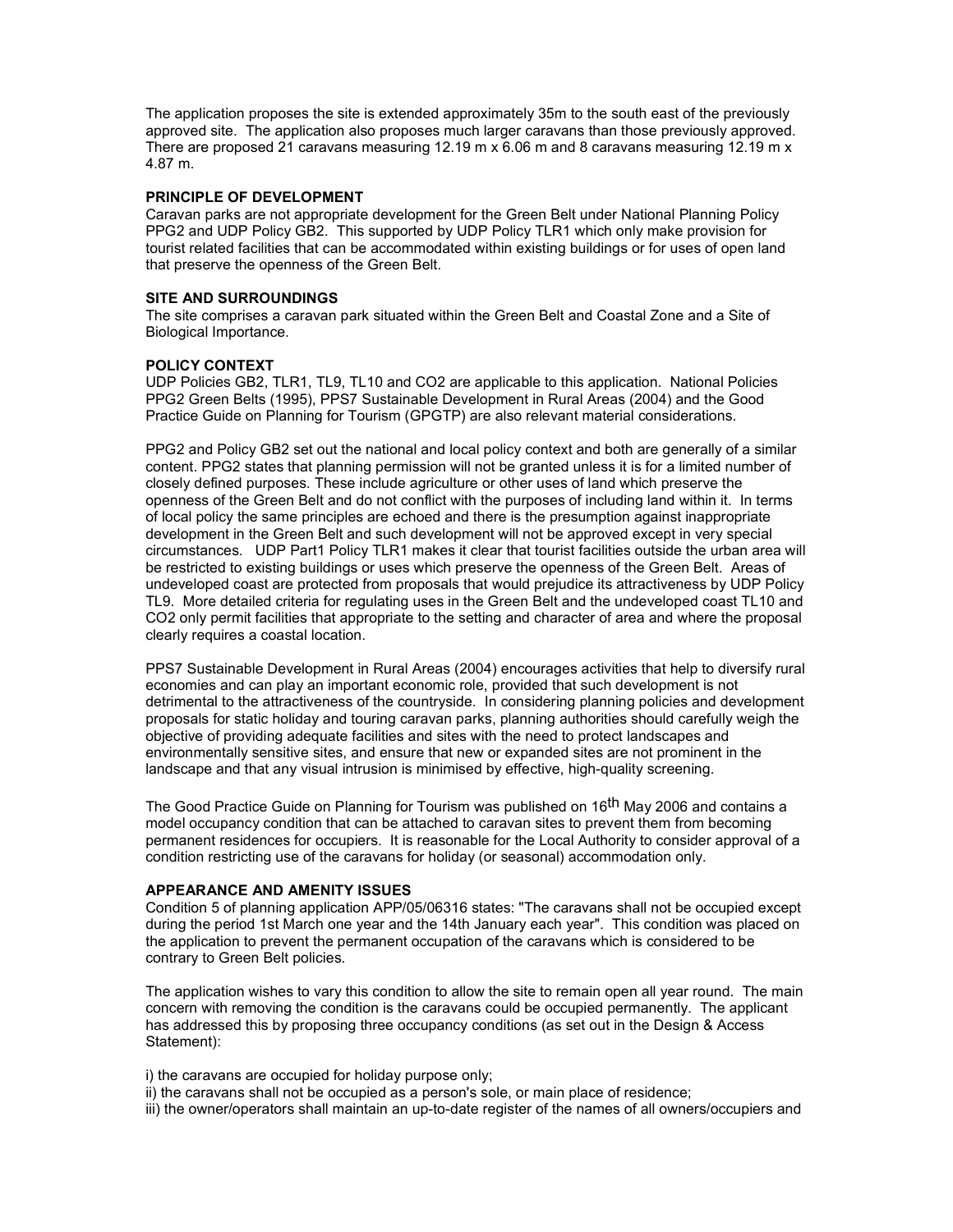their main home address.

The main concern with the application is that the caravans do not become permanent residences, which is considered to have a harmful impact on the character of the Green Belt and on the local housing stock, or the wider regeneration aims for the eastern side of the Borough.

A previous Appeal decision (reference APP/E2340/A/10/2137243) concluded that the occupancy of caravans can be controlled by the applicant's suggested conditions rather than limiting the months of occupation, which is a material consideration when determining the application. The Planning Inspectorate concluded whilst it is reasonable and necessary to impose occupancy conditions on caravans to prevent the caravans becoming permanent residences, the use of a condition allowing 11 month occupation fails as it allows caravans to be occupied by the same persons for 11 months of the year as their sole or main residence, as long as they go away for a four week holiday, and does not address the concerns of permanence.

As such appeals have been allowed where the standard holiday occupancy condition is drafted in accordance with the GPGPT, to expressly state that the caravans on the site shall only be used for holiday purposes and not as a person's main or sole place of residence. Such a condition would prevent any permanent residential use. This condition could be enforced simply by requiring the operators of the site to maintain and allow inspections of a register of owners/occupiers which details their main addresses.

The second part of the application is to enlarge the caravan site by approximately 1596 sq m, to allow the siting of 21 caravans measuring 12.19 m x 6.06 m and 8 caravans measuring 12.19 m x 4.87 m. Under the previous applications the caravans had been shown as being 3.5 m in width. As such the proposal represents an overall increase in built floorspace from 1134 sq m to 2026 sq m. This represents a 55% increase in built footprint. The proposed extension of the caravan site area and the larger units is considered to form a visual intrusive feature on the openness of the green belt and will not enhance the landscape. It is considered no very special circumstances have been stated. Any economic benefits to the area are considered to be small given there are only an additional 2 caravans proposed and do not outweigh the harm to the openness of the green belt. The applicant highlights there will be tourism benefits, however policy TL10 Criteria for Tourism Development in the Green Belt sets out tourist attractions and visitor facilities within the Green Belt will only be permitted within the green belt where the nature and scale of the proposal is appropriate and will not cause unacceptable disturbance to neighbouring property or land use.

The previously approved planning application showed the caravans set back from the northwest boundary by 6.5m. The proposed siting of the caravans is 2m away from the northwest boundary. As such the proposed planting schemes conditioned by the previous applications to screen the development are considered likely to be less successful. The enlarged site boundary also requires more boundary fencing, which is considered detrimental to the openness of the green belt.

Whilst the proposal is applying for only two additional caravans, the proposal to extend the existing caravan site is considered to harm the green belt by its encroachment, which is considered to have a prominent and detrimental impact to the landscape and the openness of the green belt.

#### SEPARATION DISTANCES

Separation distances do not apply in this instance, as no residential properties will be affected by the proposed development in terms of overlooking or loss of privacy.

#### HIGHWAY/TRAFFIC IMPLICATIONS

The proposal is considered not to significantly increase the volume of traffic on the public highway. There are no highway implications relating to this proposal.

#### ENVIRONMENTAL/SUSTAINABILITY ISSUES

PPG25 Flooding advises that caravan, camping and other temporary occupancy sites give rise to special problems in relation to flooding. The instability of caravans places their occupants at special risk. The site falls within Flood Zone 2 and the applicant has submitted a Flood Risk Assessment. The Environment Agency had no objection to the proposal subject to a condition tying the permission into the submitted Flood Risk Assessment. There are no environmental or sustainability issues